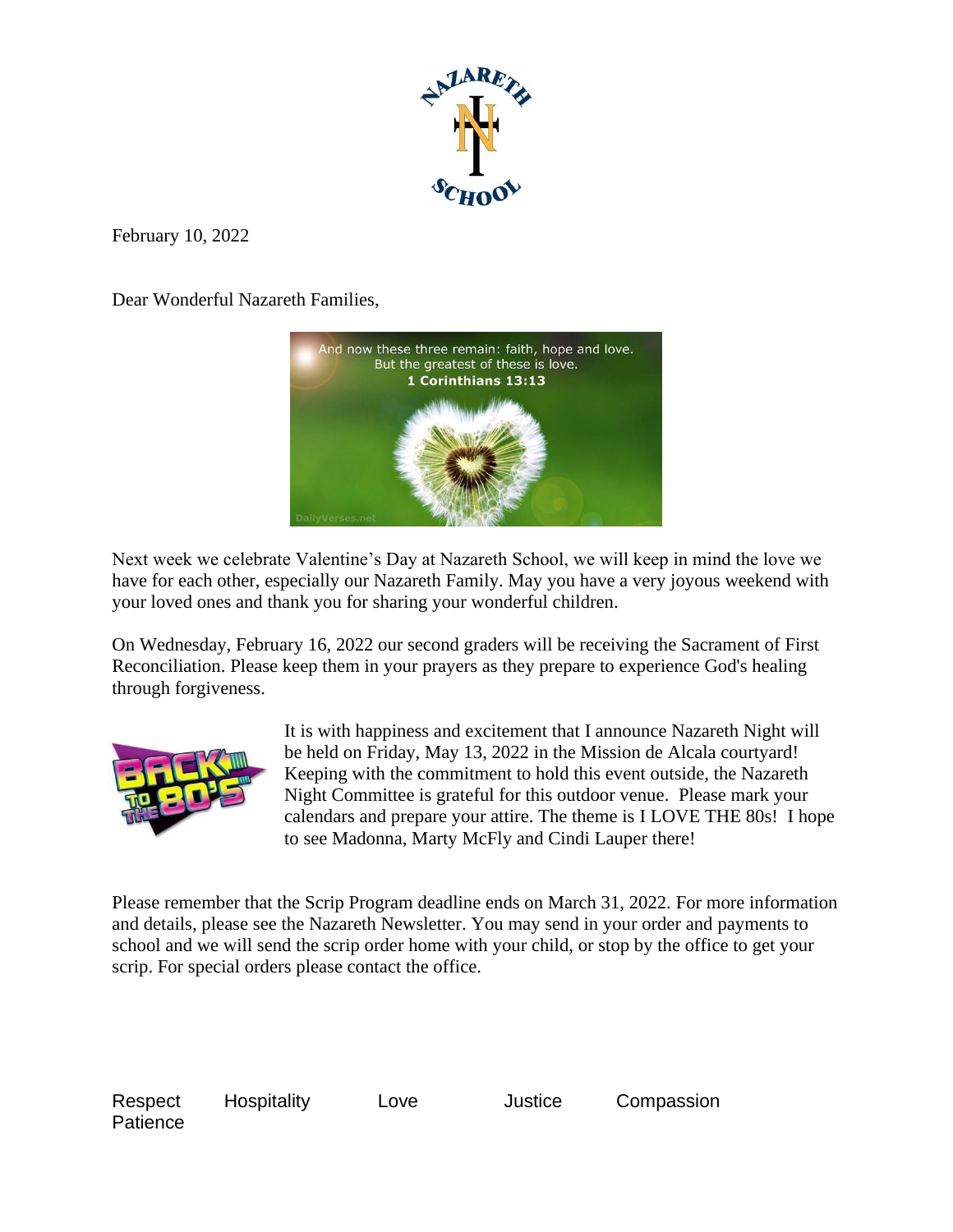This month we look forward to seeing the school drama performance of "Shrek the Musical." A special thank you goes out to Mrs. Hulse, Mrs. Valenti, and the entire cast for bringing this amazing production to Nazareth School. The performance will be on Thursday, February 24<sup>th</sup> and Friday, February 25th at 6:30pm and an encore Saturday matinee, February  $26<sup>th</sup>$  at  $2pm$ . Tickets will go on sale soon, seats will be limited due to COVID protocols.



## **DROP OFF/PICK UP - Safety Reminders:**

- Please walk your child into Morning Extended Care for check in
- Thank you to the parents who continue to use the front driveway entrance, entering from below, on San Diego Mission Road, for both drop off and pick up.
- We ask that you try and NOT to use the Rancho Mission Road entrance (above the statue of Jesus), as traffic is backing up and causing a dangerous hazard.
- Please remember that it is one way only up the hill from San Diego Mission Road.
- Please do not leave children unattended in your car at anytime

You may have heard that the state announced plans to lift the mask mandate for indoor public places for vaccinated individuals on Feb. 15 and may be wondering what that means for Nazareth School. The California Department of Public Health (CDPH) guidance that takes effect Feb. 16 does not apply to K-12 schools. The indoor mask mandate, which has been a cornerstone of the state's COVID-19 strategy since the start of the school year, remains in effect for all K-12 students and staff. The CDPH guidance notes: "The masking requirement in California schools has allowed us to keep schools open when compared to other parts of the country. California accounts for roughly 12% of all U.S. students, but accounted for only 1% of COVID-19 related school closures during the omicron surge."

CDPH guidance also states that masks will continue to be required for unvaccinated individuals in indoor public settings and businesses such as retail, restaurants, theaters, family entertainment centers, meetings, and state and local government offices serving the public. It's recommended that fully vaccinated individuals continue indoor masking when the risk may be high. CDPH continues to recommend surgical masks or higher-level respirators (e.g., N95s, KN95s, KF94s) with a good fit for adults and students. We ask that if your child(ren) are vaccinated, please send a copy of their vaccination card to office@nazarethschool.org. Current CDC guidance indicates is safe for fully vaccinated students who are deemed as close contacts to remain is school.

The latest COVID-19 numbers show a decline in cases and hospitalizations across the state, which is good news. While we are hopeful things will continue to get better, it's important that we continue our current mitigation strategies to ensure our students and staff members remain as safe as possible. In the meantime, if you have any questions, please contact me at principal@nazarethschool.org.